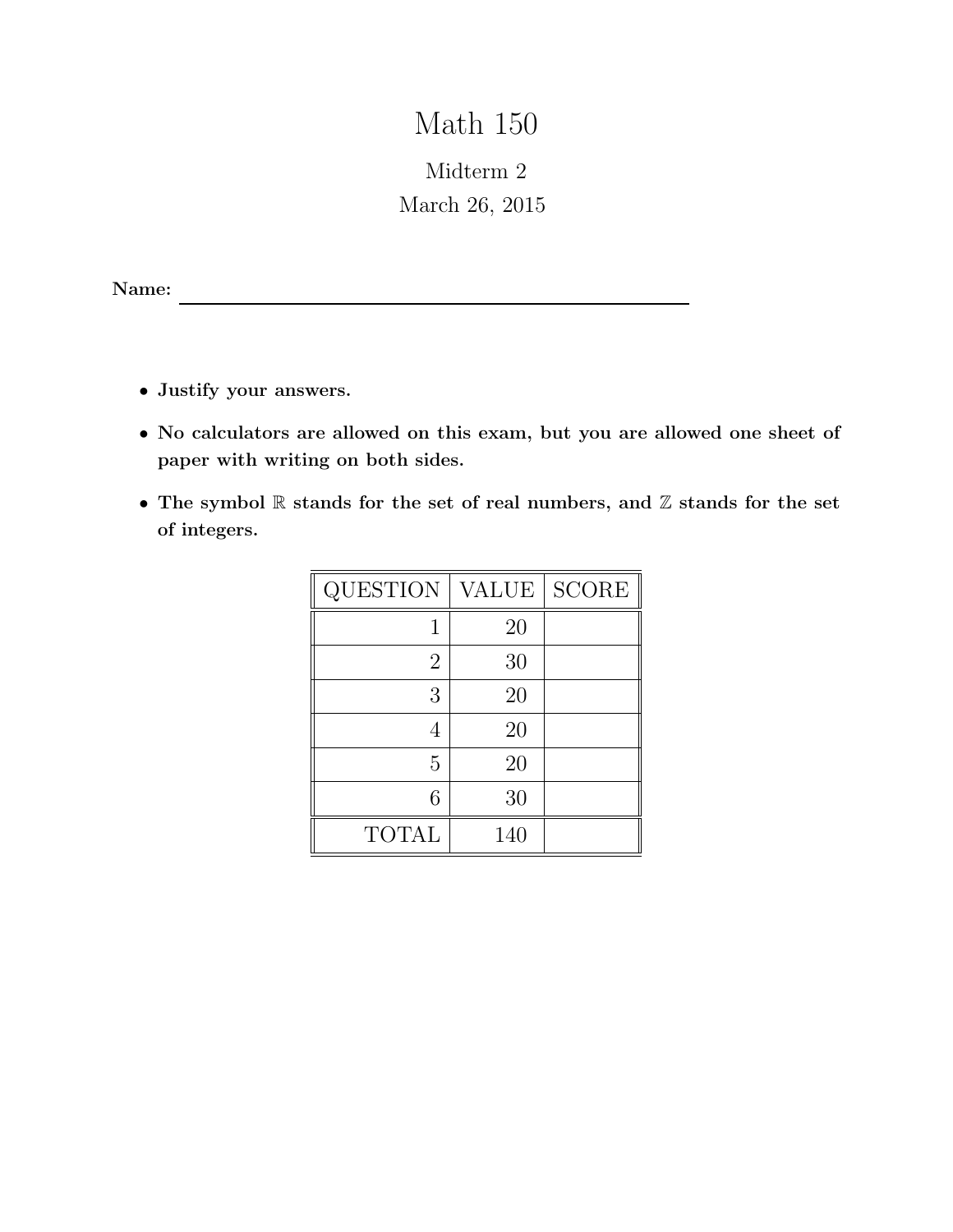1. (20 points) a) Write the integer 1050 as a product of primes.

b) Write the integer 319 as a product of primes. (Hint:  $\sqrt{319} \approx 17.86$ .)

c) Convert the decimal (base-10) integer 131 into binary notation.

d) Multiply the binary numbers 111 and 101, and convert your answer into decimal.

2. (30 points) Mark the following statements as True or False. If a statement is false, find a counterexample that shows why it is false. (If it is true, you do not need to explain why.) All variables represent integers.

a) If  $x \equiv 4 \pmod{6}$  and  $y \equiv 2 \pmod{6}$ , then  $x + y \equiv 0 \pmod{6}$ .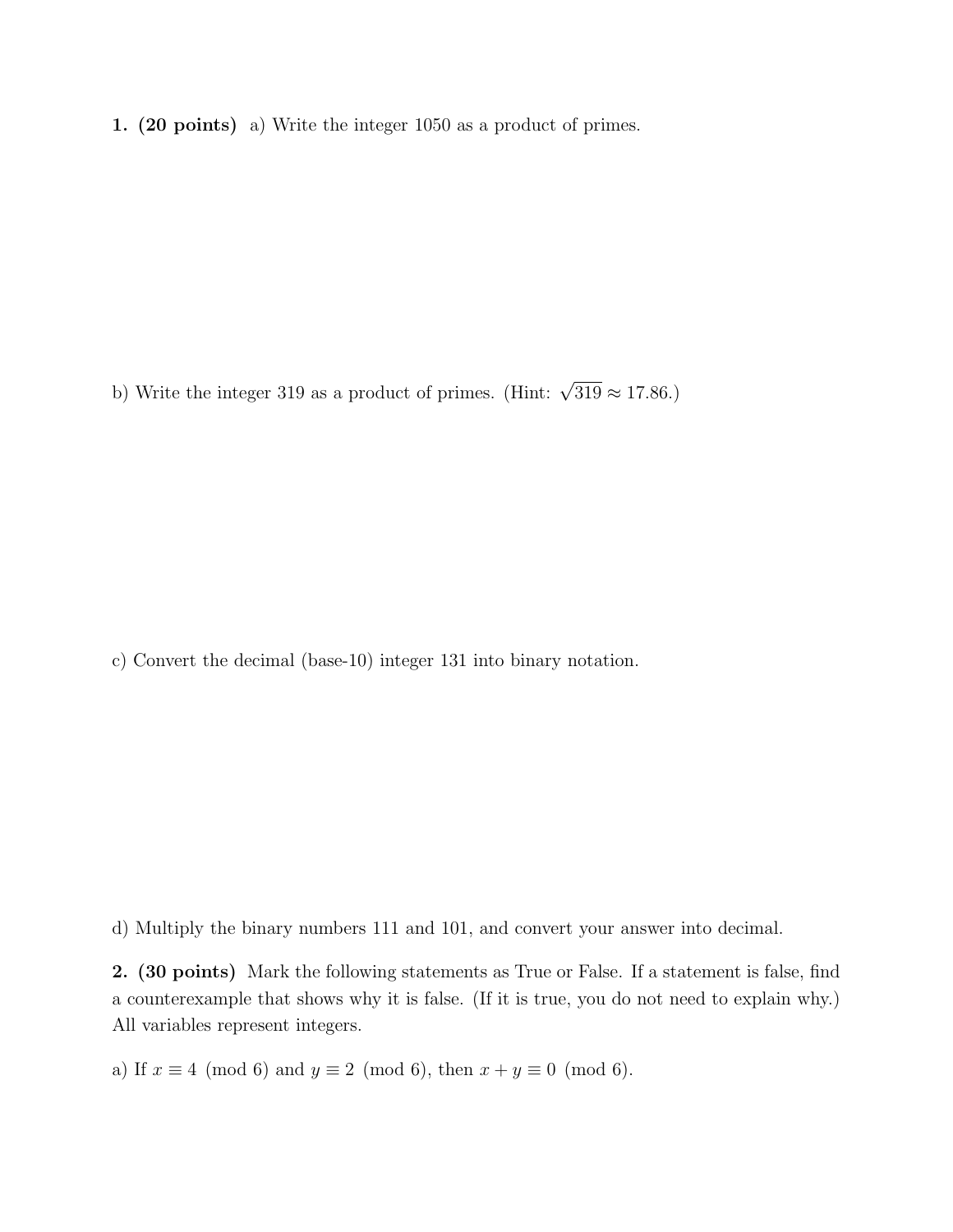b) If  $x \equiv 5 \pmod{6}$  and  $y \equiv -2 \pmod{6}$ , then  $x \cdot y \equiv 2 \pmod{6}$ .

c) If  $x \equiv 2 \pmod{6}$  and  $y \equiv 2 \pmod{6}$ , then  $\frac{x}{y} \equiv 1 \pmod{6}$ .

d) If x is not divisible by 6, then  $x^5 \equiv 1 \pmod{6}$ .

e) There exists x such that  $2x \equiv 1 \pmod{5}$ .

f) There do not exist two different values of x such that  $2x \equiv 1 \pmod{5}$ .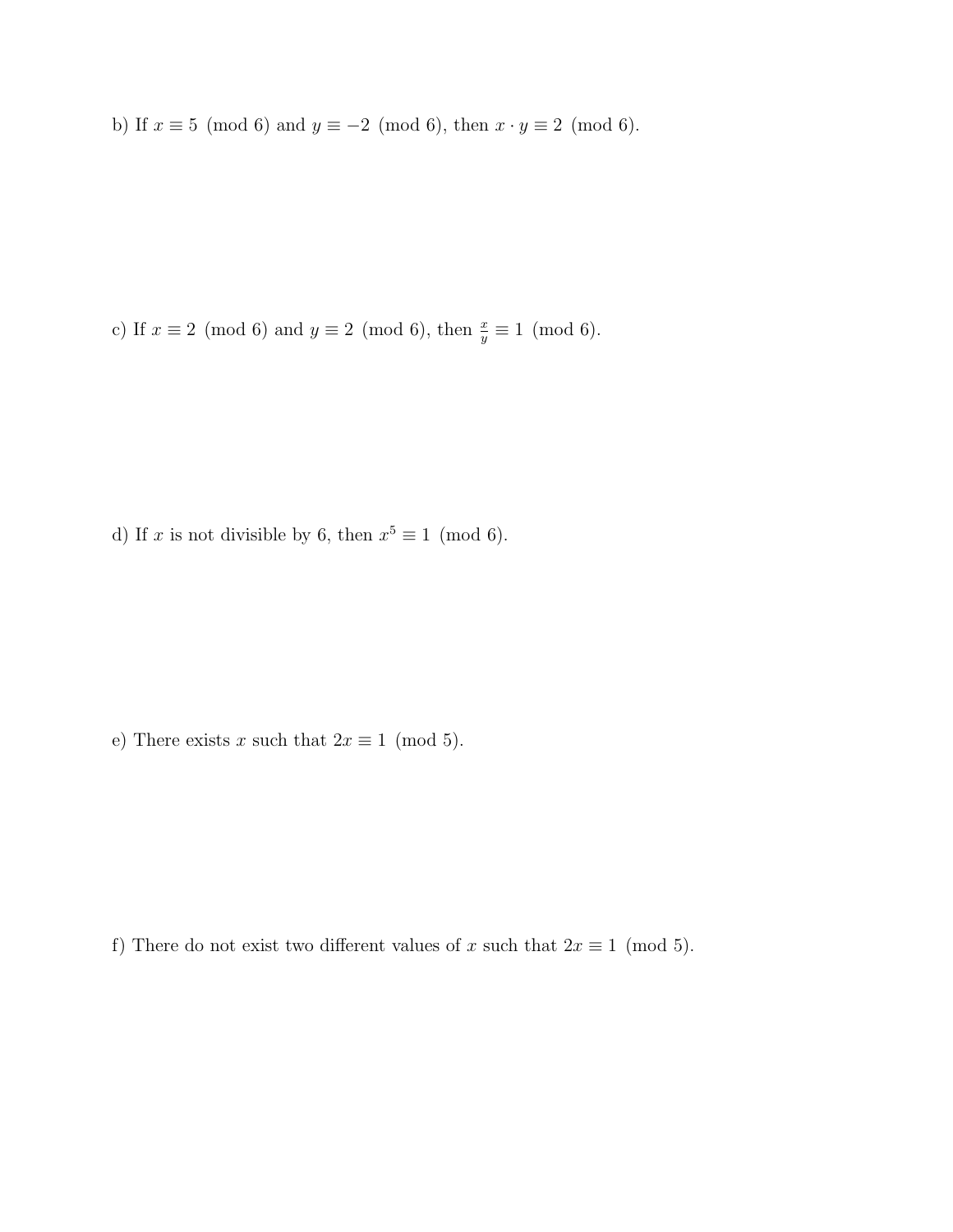### 3. (20 points)

a) Use the Euclidean Algorithm to show that  $gcd(125,61)=1$ . Then find integers s and t such that  $125s + 61t = 1$ .

b) Use your work above to solve the congruence  $61x \equiv 4 \pmod{125}$ . Find the smallest positive integer  $x$  that is a solution.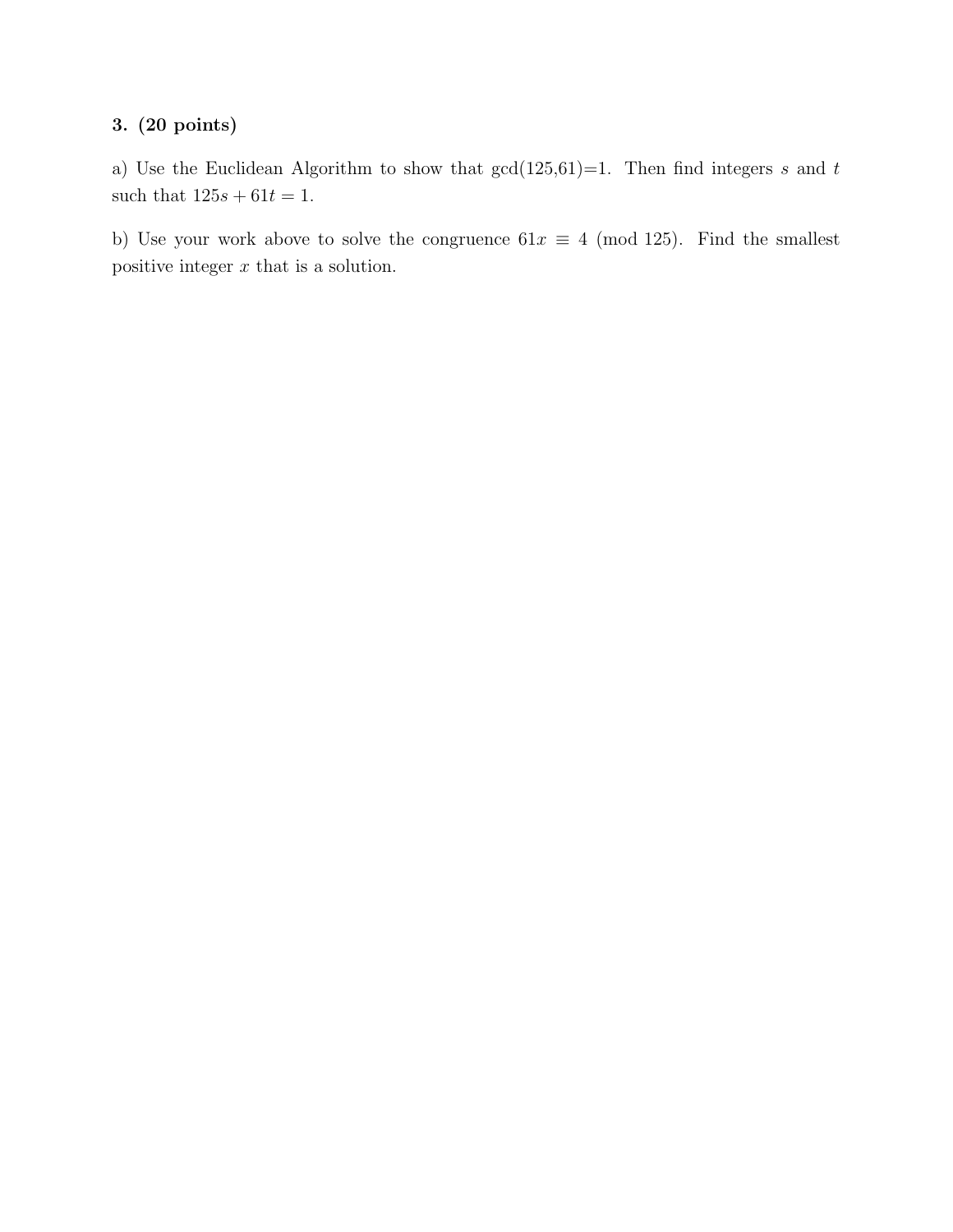#### 4. (20 points)

a) Write pseudocode for an algorithm that takes the list of integers  $(a_1, a_2, \ldots, a_n)$  and returns a number equal to the number of positive integers in the list minus the number of negative integers in the list.

b) Suppose that  $n = 3$ , that is, that the list has three elements. What possible values could be returned by this function? (In mathematical language, what is the range of this function?) Give examples to support your answer.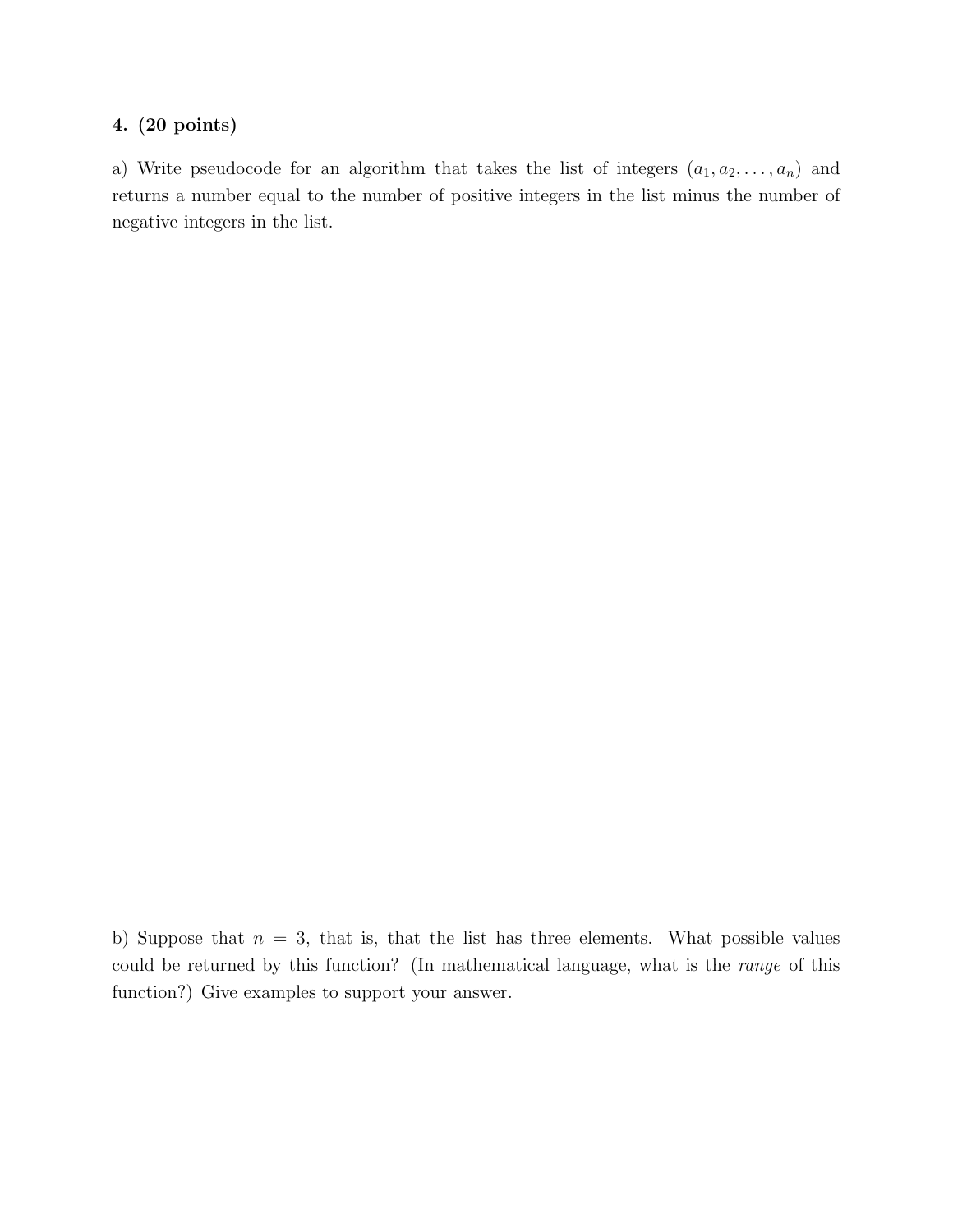## 5. (20 points)

a) Compute  $3^{7941}$  mod 7.

b) Compute  $6^{17} \mod 20$ .